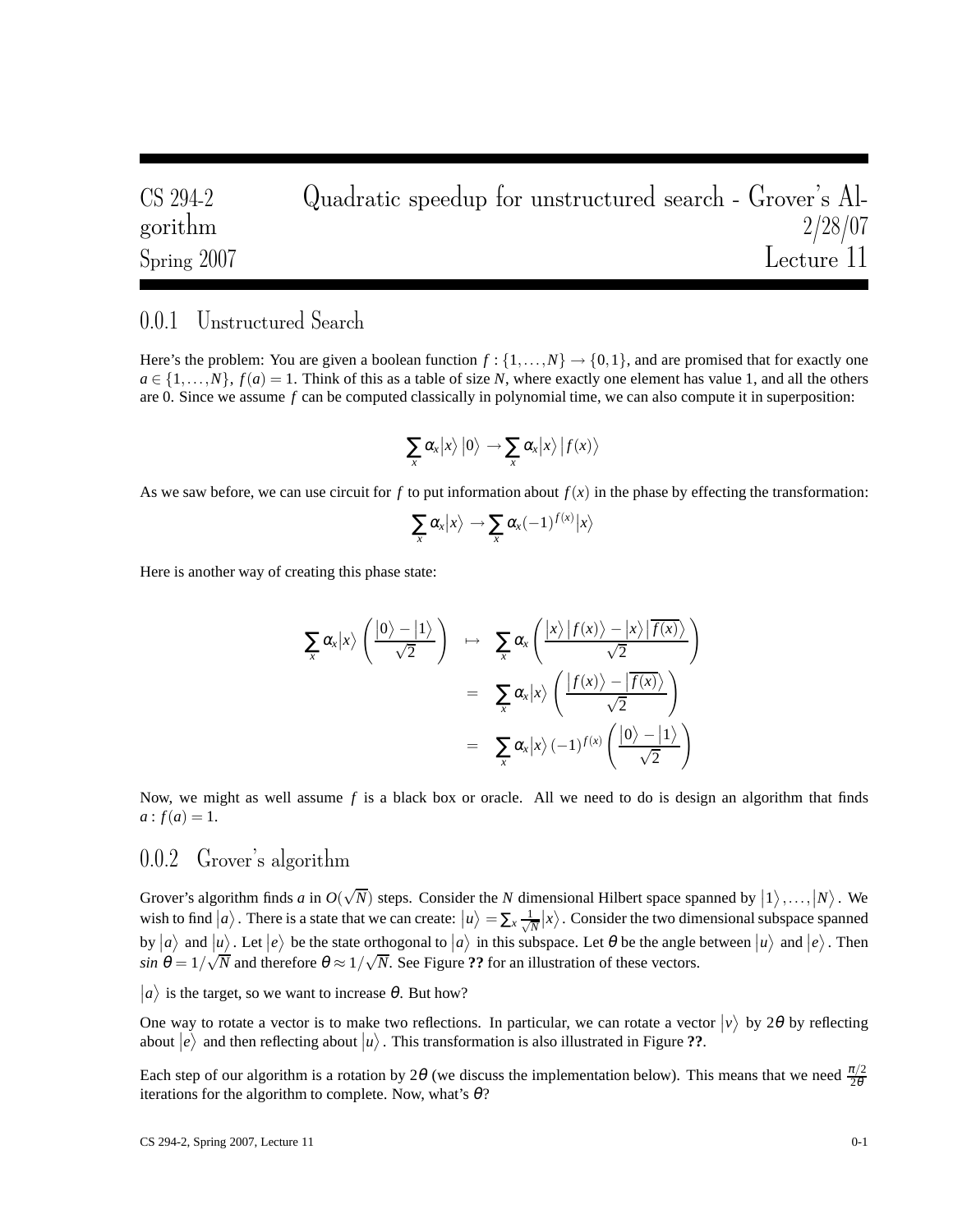

Figure 0.1: To rotate  $|v\rangle$  by 2 $\theta$  to  $|v'\rangle$ , we reflect around  $|e\rangle$  and then reflect around  $|\psi_0\rangle$ .

$$
\langle \psi_0 | a \rangle = \cos(\pi/2 - \theta) = \sin(\theta) = \frac{1}{\sqrt{N}}
$$

Since  $\sin \theta \approx \theta$ , we know that  $\theta \approx \frac{1}{\sqrt{\pi}}$  $\frac{1}{N}$ . Thus, we need  $O(\sqrt{N})$  iterations for the algorithm to complete. In the end, we get very close to  $|a\rangle$ , and then with high probability, a measurement of the state yields *a*.

How do you implement the two reflections?

1. Reflection about  $|e\rangle$  is easy. We can reflect about the hyperplane orthogonal to  $|a\rangle$  by flipping the phase of the component in the direction of  $|a\rangle$ ; i.e. carry out the transformation

$$
\sum_{x} \alpha_x |x\rangle \rightarrow \sum_{x} \alpha_x (-1)^{f(x)} |x\rangle
$$

2. For the reflection about  $|u\rangle$ , we will actually reflect about  $|u\rangle$  in the *N* dimensional space as follows: apply the Hadamard transform  $H^{\otimes n}$  to transform  $|u\rangle$  to  $|0^n\rangle$ . Now apply a phase flip if the register contents are anything other than  $|0^n\rangle$ . And apply the Hadamard transform to switch back from the Hadamard basis.

## 0.0.3 Another approach

Let's look at the search algorithm differently, with all superpositions. The rotation about  $|u\rangle$ , *D*, is an "inversion about the mean":

(a) For  $N = 2^n$ , *D* can be decomposed and rewritten as: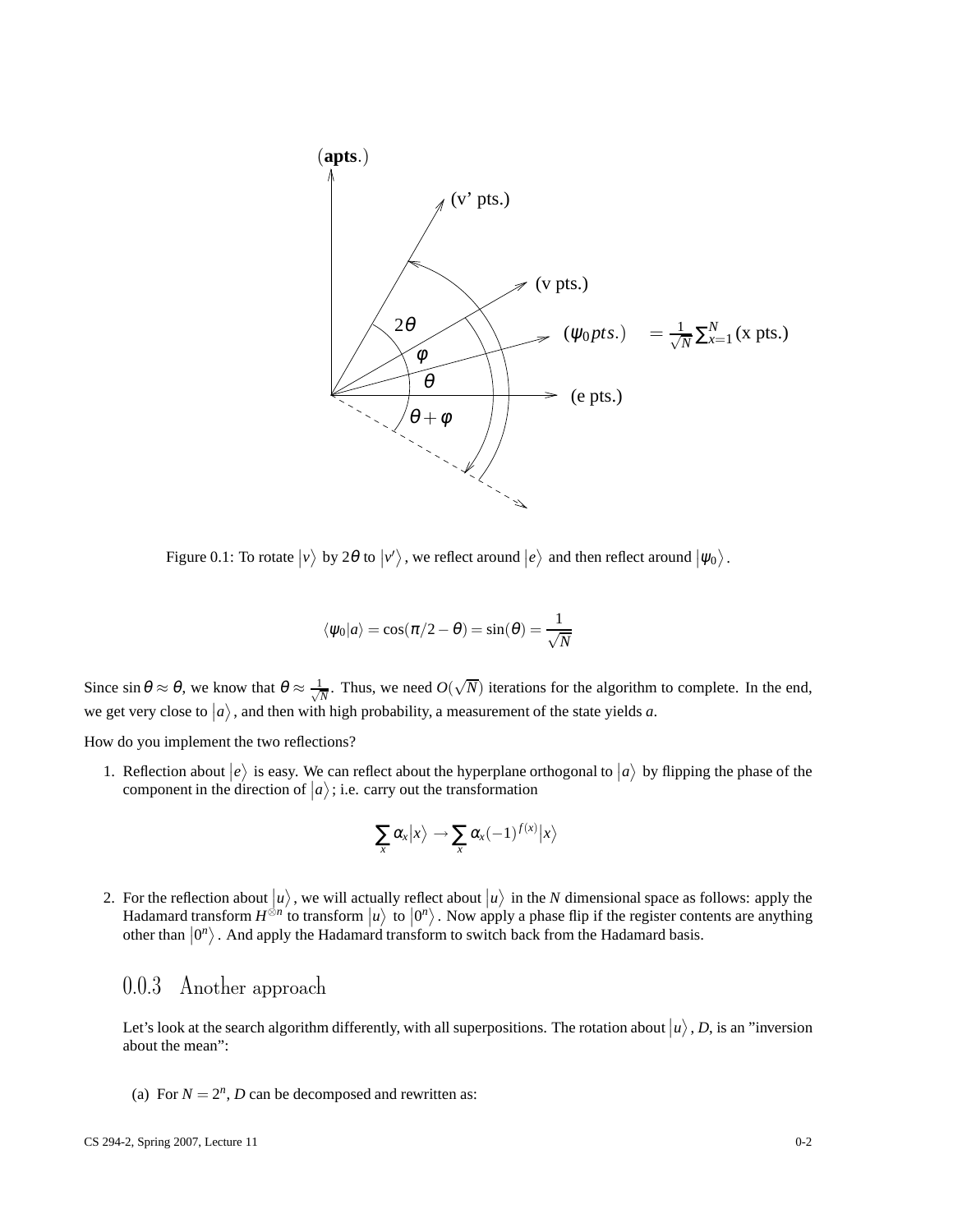$$
D = H_N \begin{pmatrix} -1 & 0 & \cdots & 0 \\ 0 & 1 & \cdots & 0 \\ \vdots & \vdots & \ddots & \vdots \\ 0 & 0 & \cdots & 1 \end{pmatrix} H_N
$$
  
\n
$$
= H_N \begin{pmatrix} -2 & 0 & \cdots & 0 \\ 0 & 0 & \cdots & 0 \\ \vdots & \vdots & \ddots & \vdots \\ 0 & 0 & \cdots & 0 \end{pmatrix} + I \begin{pmatrix} 1 \\ H_N \\ H_N \end{pmatrix}
$$
  
\n
$$
= H_N \begin{pmatrix} -2 & 0 & \cdots & 0 \\ 0 & 0 & \cdots & 0 \\ \vdots & \vdots & \ddots & \vdots \\ 0 & 0 & \cdots & 0 \end{pmatrix} H_N + I
$$
  
\n
$$
= \begin{pmatrix} -2/N & -2/N & \cdots & -2/N \\ -2/N & -2/N & \cdots & -2/N \\ \vdots & \vdots & \ddots & \vdots \\ -2/N & -2/N & \cdots & -2/N \\ \vdots & \vdots & \ddots & \vdots \\ -2/N & -2/N & \cdots & -2/N + 1 \end{pmatrix}
$$
  
\n
$$
= \begin{pmatrix} -2/N & -2/N & \cdots & -2/N \\ -2/N & -2/N + 1 & \cdots & -2/N \\ \vdots & \vdots & \ddots & \vdots \\ -2/N & -2/N & \cdots & -2/N + 1 \end{pmatrix}
$$

Observe that *D* is expressed as the product of three unitary matrices (two Hadamard matrices separated by a conditional phase shift matrix). Therefore, *D* is also unitary. Regarding the implementation, both the Hadamard and the conditional phase shift transforms can be efficiently realized within  $O(n)$  gates.

 $\setminus$ 

 $\Bigg\}$ 

(b) Consider *D* operating on a vector  $|\alpha\rangle$  to generate another vector  $|\beta\rangle$ :

$$
D\left(\begin{array}{c}\n\alpha_1 \\
\vdots \\
\alpha_i \\
\vdots \\
\alpha_N\n\end{array}\right) = \left(\begin{array}{c}\n\beta_1 \\
\vdots \\
\beta_i \\
\vdots \\
\beta_N\n\end{array}\right)
$$

If we let  $\mu$  be the mean amplitude, then the expression  $2\mu - \alpha_i$  describes a reflection of  $\alpha_i$  about the mean. Thus, the amplitude of  $\beta_i = -\frac{2}{N} \sum_j \alpha_j + \alpha_i = -2\mu + \alpha_i$  can be considered an "inversion about the mean" with respect to  $\alpha_i$ .

The quantum search algorithm iteratively improves the probability of measuring a solution. Here's how:

- (a) Start state is  $|\psi_0\rangle = \sum_x \frac{1}{\sqrt{2}}$  $\frac{1}{N}$   $\ket{x}$
- (b) Invert the phase of  $|a\rangle$  using *f*
- (c) Then invert about the mean using *D*
- (d) Repeat steps 2 and 3  $O(\sqrt{N})$  times, so in each iteration  $\alpha_a$  increases by  $\frac{2}{\sqrt{N}}$ *N*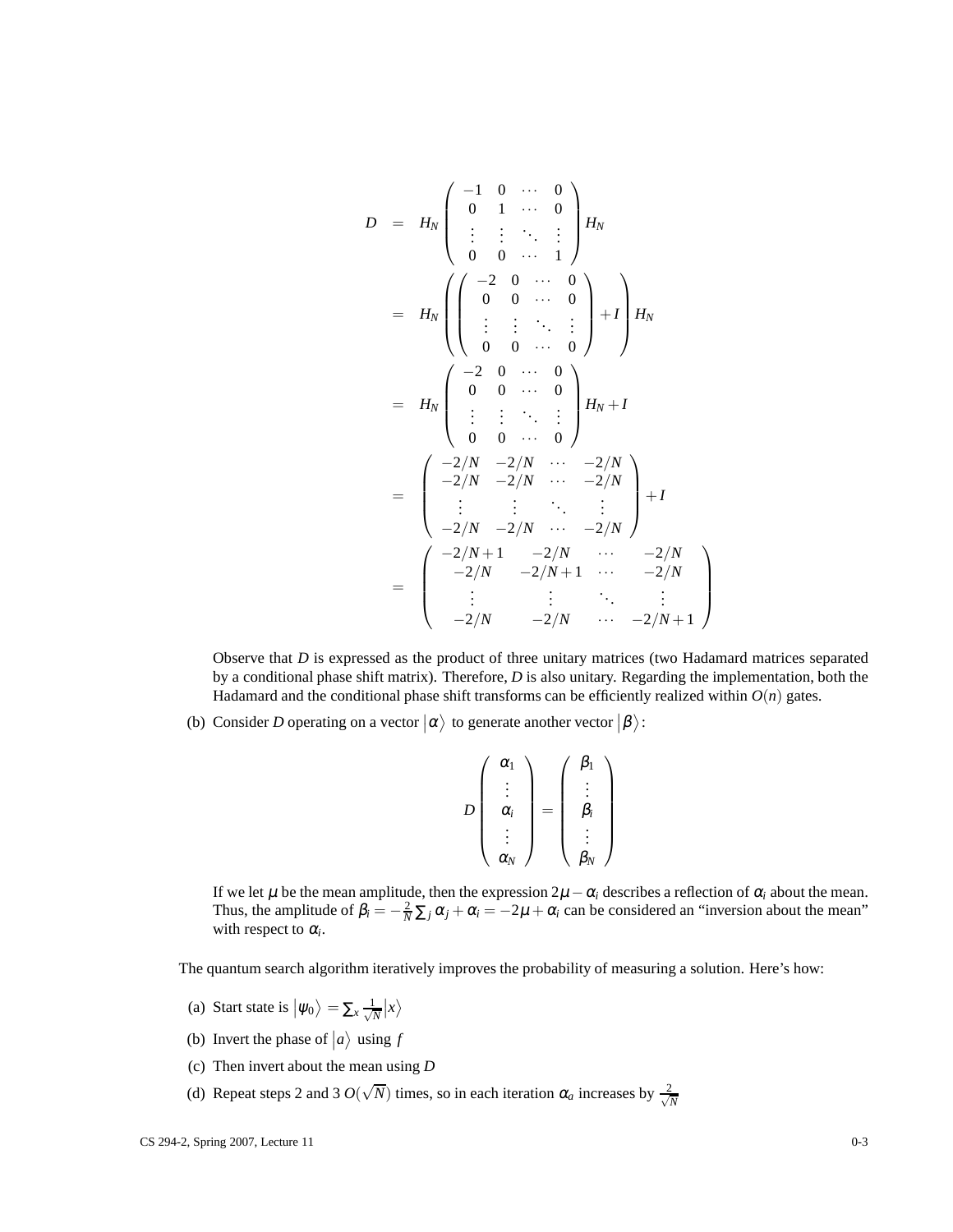

Figure 0.2: The first three steps of Grover's algorithm. We start with a uniform superposition of all basis vectors in (a). In (b), we have used the function  $f$  to invert the phase of  $\alpha_k$ . After running the diffusion operator *D*, we amplify  $\alpha_k$  while decreasing all other amplitudes.